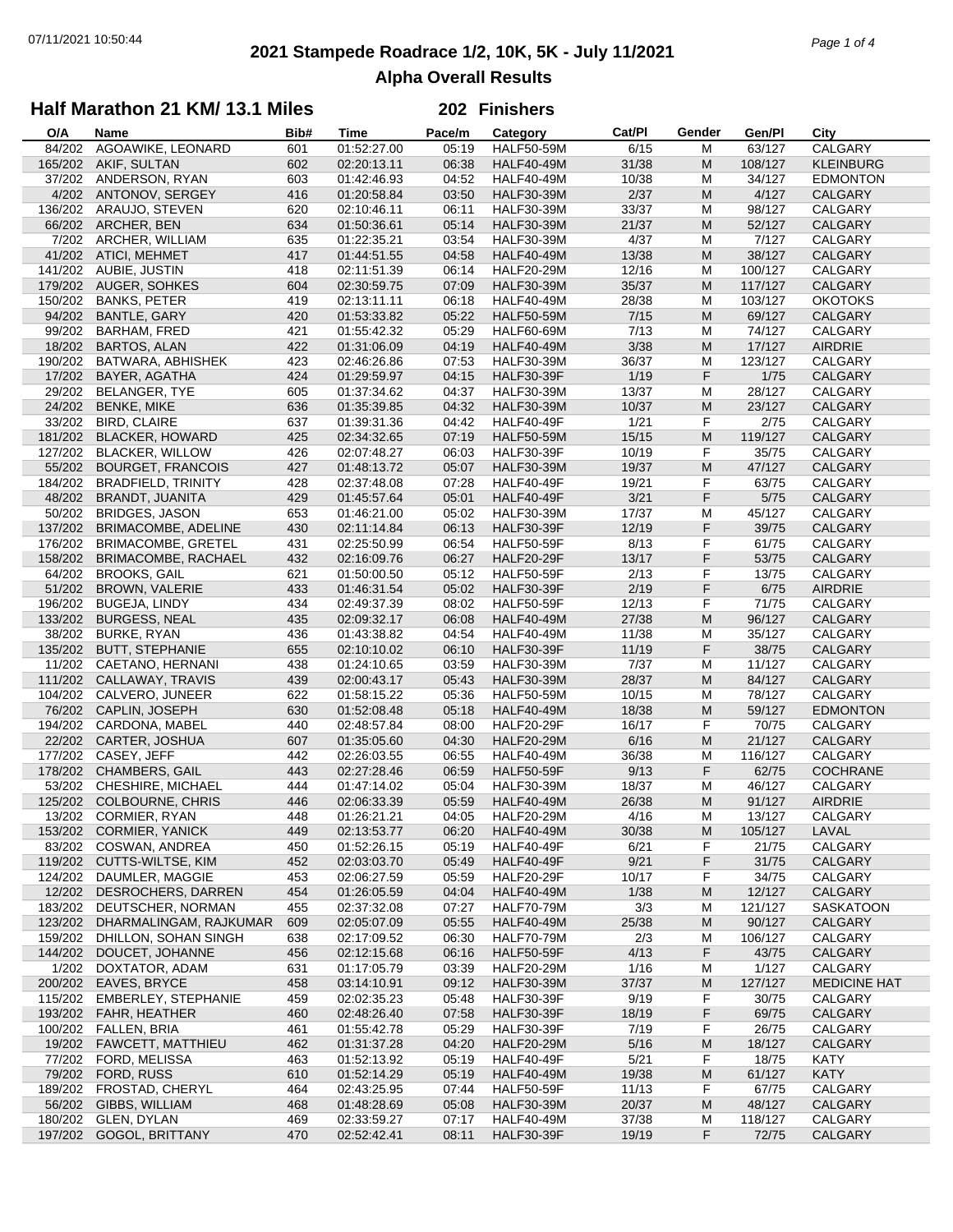# **2021 Stampede Roadrace 1/2, 10K, 5K - July 11/2021** 07/11/2021 10:50:45 *Page 2 of 4* **Alpha Overall Results**

## **Half Marathon 21 KM/ 13.1 Miles**

#### **202 Finishers**

| O/A     | Name                       | Bib# | <b>Time</b> | Pace/m | Category          | Cat/PI | Gender                                                                                                     | Gen/Pl  | City                 |
|---------|----------------------------|------|-------------|--------|-------------------|--------|------------------------------------------------------------------------------------------------------------|---------|----------------------|
| 30/202  | GOLDENBERG, RYAN           | 471  | 01:37:40.91 | 04:37  | <b>HALF40-49M</b> | 7/38   | м                                                                                                          | 29/127  | CALGARY              |
| 164/202 | GONZALEZ, LAURA            | 472  | 02:18:59.15 | 06:35  | <b>HALF50-59F</b> | 7/13   | F                                                                                                          | 57/75   | CALGARY              |
| 40/202  | <b>GREGGS, JON</b>         | 474  | 01:44:42.33 | 04:57  | <b>HALF60-69M</b> | 3/13   | M                                                                                                          | 37/127  | CALGARY              |
| 36/202  | HAGEN, NEIL                | 475  | 01:42:29.00 | 04:51  | <b>HALF60-69M</b> | 2/13   | M                                                                                                          | 33/127  | <b>COCHRANE</b>      |
| 122/202 | HANNAH, KEITH              | 477  | 02:04:32.58 | 05:54  | <b>HALF60-69M</b> | 9/13   | M                                                                                                          | 89/127  | <b>SYLVAN LAKE</b>   |
|         |                            |      |             |        |                   |        |                                                                                                            |         |                      |
| 128/202 | HANSON, LEE                | 478  | 02:07:58.17 | 06:03  | <b>HALF50-59M</b> | 12/15  | M                                                                                                          | 93/127  | <b>CALGARY</b>       |
| 87/202  | HELMLE, AMANDA             | 479  | 01:52:54.06 | 05:21  | <b>HALF30-39F</b> | 5/19   | F                                                                                                          | 23/75   | <b>FORT MCMURRAY</b> |
| 43/202  | HENDERSON, CECILE          | 480  | 01:45:09.54 | 04:59  | <b>HALF40-49F</b> | 2/21   | F                                                                                                          | 4/75    | <b>CALGARY</b>       |
| 47/202  | HENRY, DAN                 | 481  | 01:45:23.68 | 04:59  | <b>HALF20-29M</b> | 7/16   | M                                                                                                          | 43/127  | RED DEER             |
| 28/202  | HERLE, NEIL                | 482  | 01:37:33.26 | 04:37  | <b>HALF40-49M</b> | 6/38   | M                                                                                                          | 27/127  | CALGARY              |
| 70/202  | HOPE, ERIN                 | 623  | 01:51:17.24 | 05:16  | <b>HALF20-29F</b> | 5/17   | F                                                                                                          | 16/75   | <b>EDMONTON</b>      |
| 16/202  | HOWARD, BRYON              | 483  | 01:29:23.08 | 04:14  | <b>HALF50-59M</b> | 2/15   | M                                                                                                          | 16/127  | CALGARY              |
| 132/202 | HUFF, GORDON               | 484  | 02:09:22.83 | 06:07  | <b>HALF70-79M</b> | 1/3    | M                                                                                                          | 95/127  | <b>RED DEER</b>      |
| 108/202 | HULL, JONATHAN             | 485  | 01:59:49.20 | 05:40  | <b>HALF30-39M</b> | 27/37  | M                                                                                                          | 82/127  | CALGARY              |
|         |                            |      |             |        |                   |        |                                                                                                            |         |                      |
| 173/202 | HUNTER, ANDREW             | 486  | 02:24:25.79 | 06:50  | <b>HALF16-19M</b> | 5/5    | M                                                                                                          | 114/127 | CALGARY              |
| 166/202 | HYDE, TRISTAN              | 487  | 02:20:14.61 | 06:38  | <b>HALF30-39M</b> | 34/37  | M                                                                                                          | 109/127 | CALGARY              |
| 175/202 | <b>IBEABUCHI, CHINEKWU</b> | 2385 | 02:25:44.87 | 06:54  | <b>HALF40-49M</b> | 35/38  | M                                                                                                          | 115/127 | CALGARY              |
| 117/202 | JACKSON, ADEN              | 488  | 02:02:52.68 | 05:49  | <b>HALF16-19M</b> | 4/5    | M                                                                                                          | 87/127  | CALGARY              |
| 161/202 | JAMES, WENDY               | 624  | 02:18:21.74 | 06:33  | <b>HALF40-49F</b> | 16/21  | F                                                                                                          | 54/75   | CALGARY              |
| 186/202 | JORDAN, VICTORIA           | 489  | 02:38:18.20 | 07:30  | <b>HALF40-49F</b> | 20/21  | F                                                                                                          | 65/75   | <b>CRESTON</b>       |
| 97/202  | KALSI, JARNAIL             | 625  | 01:54:41.52 | 05:26  | <b>HALF40-49M</b> | 23/38  | M                                                                                                          | 72/127  | <b>ROCKY VIEW</b>    |
| 96/202  | KING, MARTIN               | 639  | 01:54:08.89 | 05:24  | <b>HALF50-59M</b> | 8/15   | M                                                                                                          | 71/127  | <b>CALGARY</b>       |
|         |                            |      |             |        | <b>HALF30-39M</b> |        |                                                                                                            |         |                      |
| 15/202  | KING, STEPHEN              | 632  | 01:29:11.67 | 04:13  |                   | 8/37   | M                                                                                                          | 15/127  | CALGARY              |
| 65/202  | <b>KROSHUS, CLAIRE</b>     | 633  | 01:50:02.29 | 05:12  | <b>HALF60-69F</b> | 1/2    | F                                                                                                          | 14/75   | CALGARY              |
| 106/202 | <b>KSENIC, JOHN</b>        | 654  | 01:59:11.03 | 05:38  | <b>HALF50-59M</b> | 11/15  | M                                                                                                          | 80/127  | CALGARY              |
| 91/202  | LAM, CHRISTINA             | 652  | 01:53:30.87 | 05:22  | <b>HALF20-29F</b> | 8/17   | F                                                                                                          | 25/75   |                      |
| 169/202 | LANCIAULT, JEAN-CHARLES    | 492  | 02:22:37.73 | 06:45  | <b>HALF40-49M</b> | 33/38  | M                                                                                                          | 111/127 | CALGARY              |
| 54/202  | LANSINK, SANNE             | 493  | 01:47:15.47 | 05:04  | <b>HALF20-29F</b> | 2/17   | F                                                                                                          | 8/75    | THREE HILLS          |
| 86/202  | LAURSEN, ALLISON           | 495  | 01:52:47.39 | 05:20  | <b>HALF40-49F</b> | 7/21   | F                                                                                                          | 22/75   | CALGARY              |
| 148/202 | LAVALLIE, ORLIN            | 496  | 02:13:02.60 | 06:18  | <b>HALF50-59M</b> | 13/15  | M                                                                                                          | 102/127 | CALGARY              |
| 170/202 | LAVOIE, DOUGLAS            | 497  | 02:23:05.63 | 06:46  | <b>HALF40-49M</b> | 34/38  | M                                                                                                          | 112/127 | CALGARY              |
| 171/202 | LAVOIE, PAUL               | 498  | 02:23:05.87 | 06:46  | <b>HALF50-59M</b> | 14/15  | M                                                                                                          | 113/127 | CALGARY              |
|         |                            |      |             |        |                   |        |                                                                                                            |         |                      |
| 82/202  | LAW, LACEY                 | 499  | 01:52:25.87 | 05:19  | <b>HALF30-39F</b> | 4/19   | F                                                                                                          | 20/75   | CALGARY              |
| 113/202 | <b>LAWSON, PATRICK</b>     | 500  | 02:01:04.53 | 05:44  | <b>HALF30-39M</b> | 29/37  | $\mathsf{M}% _{T}=\mathsf{M}_{T}\!\left( a,b\right) ,\ \mathsf{M}_{T}=\mathsf{M}_{T}$                      | 85/127  | CALGARY              |
| 31/202  | LAZORKO, ROBERT            | 501  | 01:37:41.65 | 04:37  | <b>HALF40-49M</b> | 8/38   | M                                                                                                          | 30/127  | CALGARY              |
| 154/202 | LECLAIR, ISABELLE          | 502  | 02:13:53.98 | 06:20  | <b>HALF30-39F</b> | 16/19  | F                                                                                                          | 49/75   | LAVAL                |
| 107/202 | LEE, MICHAEL               | 503  | 01:59:23.98 | 05:39  | <b>HALF20-29M</b> | 11/16  | M                                                                                                          | 81/127  | CALGARY              |
| 85/202  | LIU, DAWEI                 | 504  | 01:52:32.90 | 05:20  | <b>HALF30-39M</b> | 23/37  | M                                                                                                          | 64/127  | CALGARY              |
| 134/202 | LIU, TAO                   | 611  | 02:09:36.14 | 06:08  | <b>HALF30-39M</b> | 32/37  | M                                                                                                          | 97/127  | CALGARY              |
| 14/202  | LOGAN, SCOTT               | 612  | 01:27:12.23 | 04:08  | <b>HALF40-49M</b> | 2/38   | M                                                                                                          | 14/127  | <b>CALGARY</b>       |
| 10/202  | LYSOV, IGOR                | 506  | 01:23:52.04 | 03:58  | <b>HALF30-39M</b> | 6/37   | M                                                                                                          | 10/127  | CALGARY              |
| 5/202   | MACDONALD, JEFF            | 613  | 01:21:31.60 | 03:51  | <b>HALF30-39M</b> | 3/37   | M                                                                                                          | 5/127   | CALGARY              |
| 78/202  |                            | 507  |             |        |                   |        |                                                                                                            |         |                      |
|         | MACKENZIE, MIKE            |      | 01:52:14.23 | 05:19  | <b>HALF30-39M</b> | 22/37  | M                                                                                                          | 60/127  | CALGARY              |
| 157/202 | MANITOPYES, CARRIE         | 510  | 02:15:59.86 | 06:26  | <b>HALF50-59F</b> | 6/13   | F                                                                                                          | 52/75   | CALGARY              |
|         | 195/202 MAY, LIAM          | 512  | 02:49:06.24 | 08:00  | <b>HALF20-29M</b> | 16/16  | M                                                                                                          | 125/127 | CALGARY              |
| 121/202 | MCADAM, TRACI              | 513  | 02:03:40.56 | 05:51  | HALF40-49F        | 11/21  | F                                                                                                          | 33/75   | CALGARY              |
| 3/202   | MCAULIFFE, MICHAEL         | 640  | 01:19:54.90 | 03:47  | <b>HALF30-39M</b> | 1/37   | M                                                                                                          | 3/127   | CALGARY              |
| 61/202  | MCCAFFERTY, ROD            | 514  | 01:49:27.63 | 05:11  | <b>HALF50-59M</b> | 4/15   | M                                                                                                          | 51/127  | <b>CALGARY</b>       |
| 103/202 | <b>MCINNIS, GERARD</b>     | 515  | 01:57:08.93 | 05:33  | <b>HALF50-59M</b> | 9/15   | M                                                                                                          | 77/127  | CALGARY              |
| 146/202 | <b>MCKAIN, AMBER</b>       | 516  | 02:12:40.97 | 06:17  | <b>HALF40-49F</b> | 14/21  | F                                                                                                          | 45/75   | <b>CALGARY</b>       |
| 89/202  | MCLELLAN, LLOYD            | 517  | 01:53:06.99 | 05:21  | <b>HALF40-49M</b> | 22/38  | M                                                                                                          | 66/127  | CALGARY              |
| 67/202  | MELBOURN, OLIVER           | 519  | 01:50:49.59 | 05:15  | <b>HALF20-29M</b> | 9/16   | M                                                                                                          | 53/127  | CALGARY              |
|         | <b>MELNITSKI, TIM</b>      |      |             |        |                   |        |                                                                                                            |         | CALGARY              |
| 126/202 |                            | 520  | 02:07:24.83 | 06:02  | <b>HALF60-69M</b> | 10/13  | M                                                                                                          | 92/127  |                      |
| 160/202 | MILBURY, DAWSON            | 521  | 02:17:20.36 | 06:30  | <b>HALF60-69M</b> | 12/13  | M                                                                                                          | 107/127 | <b>CALGARY</b>       |
| 34/202  | MOLITOR, RANDY             | 523  | 01:40:44.14 | 04:46  | <b>HALF60-69M</b> | 1/13   | M                                                                                                          | 32/127  | <b>AIRDRIE</b>       |
| 52/202  | MOORE, JODI                | 641  | 01:46:39.31 | 05:03  | <b>HALF40-49F</b> | 4/21   | F                                                                                                          | $7/75$  | CALGARY              |
| 73/202  | MORINEAU, OSCAR            | 626  | 01:51:52.63 | 05:18  | <b>HALF40-49M</b> | 16/38  | м                                                                                                          | 56/127  | CALGARY              |
| 101/202 | MRAZ, CHRIS                | 525  | 01:56:36.73 | 05:31  | <b>HALF30-39M</b> | 25/37  | M                                                                                                          | 75/127  | <b>CALGARY</b>       |
| 35/202  | MUENCHRATH, DAWN           | 526  | 01:42:02.63 | 04:50  | <b>HALF20-29F</b> | 1/17   | F                                                                                                          | 3/75    | CALGARY              |
| 72/202  | MULLANE, GRACE             | 642  | 01:51:45.65 | 05:17  | <b>HALF20-29F</b> | 6/17   | F                                                                                                          | 17/75   | SHERWOOD PARI        |
| 71/202  | MURPHY, STEVE              | 650  | 01:51:22.11 | 05:16  | <b>HALF60-69M</b> | 4/13   | M                                                                                                          | 55/127  | CALGARY              |
| 118/202 | O'CALLAGHAN, AIDAN         | 530  | 02:03:03.63 | 05:49  | <b>HALF30-39M</b> | 30/37  | M                                                                                                          | 88/127  | <b>CALGARY</b>       |
| 80/202  | OCHOA, ANA                 |      | 01:52:23.02 | 05:19  | <b>HALF20-29F</b> | 7/17   |                                                                                                            | 19/75   | CALGARY              |
|         |                            | 643  |             |        |                   |        | F                                                                                                          |         |                      |
| 162/202 | OCHOA, DAISY               | 644  | 02:18:52.21 | 06:34  | <b>HALF20-29F</b> | 14/17  | F                                                                                                          | 55/75   | <b>CALGARY</b>       |
| 98/202  | OISHI, SEIJI               | 532  | 01:55:05.90 | 05:27  | <b>HALF16-19M</b> | 2/5    | M                                                                                                          | 73/127  | CALGARY              |
| 74/202  | OVEREND, BILL              | 535  | 01:51:58.77 | 05:18  | <b>HALF60-69M</b> | 5/13   | $\mathsf{M}% _{T}=\mathsf{M}_{T}\!\left( a,b\right) ,\ \mathsf{M}_{T}=\mathsf{M}_{T}\!\left( a,b\right) ,$ | 57/127  | CALGARY              |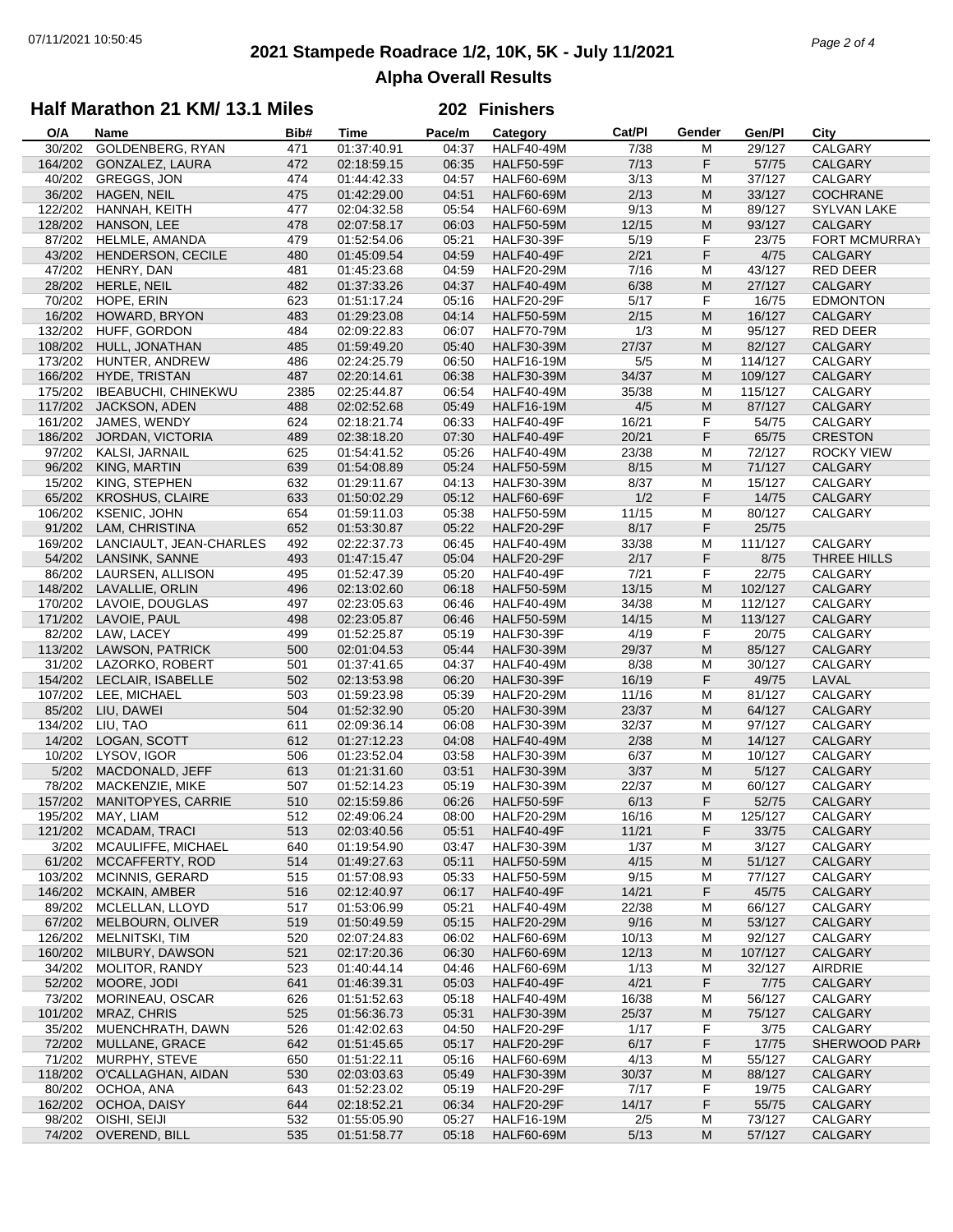# **2021 Stampede Roadrace 1/2, 10K, 5K - July 11/2021** 07/11/2021 10:50:45 *Page 3 of 4* **Alpha Overall Results**

## **Half Marathon 21 KM/ 13.1 Miles**

#### **202 Finishers**

| O/A     | Name                     | Bib# | <b>Time</b> | Pace/m | Category          | Cat/PI | Gender    | Gen/Pl  | City                |
|---------|--------------------------|------|-------------|--------|-------------------|--------|-----------|---------|---------------------|
| 92/202  | OWEL, THEO               | 536  | 01:53:31.76 | 05:22  | <b>HALF60-69M</b> | 6/13   | M         | 67/127  | <b>STRATHMORE</b>   |
| 21/202  | PARK, SANGKEUN           | 538  | 01:32:34.27 | 04:23  | <b>HALF40-49M</b> | 4/38   | M         | 20/127  | <b>CALGARY</b>      |
| 131/202 | PELLETIER, CHRISTINE     | 539  | 02:08:55.66 | 06:06  | <b>HALF40-49F</b> | 12/21  | F         | 37/75   | SPRUCE GROVE        |
| 130/202 | PELLETIER, KYRA          | 540  | 02:08:55.59 | 06:06  | <b>HALF16-19F</b> | 1/3    | F         | 36/75   | <b>SPRUCE GROVE</b> |
|         |                          |      |             |        |                   |        |           | 79/127  |                     |
| 105/202 | PETERS, WES              | 614  | 01:59:03.74 | 05:38  | <b>HALF60-69M</b> | 8/13   | M         |         | CALGARY             |
| 8/202   | PETERSON, MARTIN         | 541  | 01:23:26.28 | 03:57  | <b>HALF50-59M</b> | 1/15   | M         | 8/127   | PICTURE BUTTE       |
| 45/202  | PLETNYOV, OLEKSIY        | 627  | 01:45:17.56 | 04:59  | <b>HALF30-39M</b> | 15/37  | M         | 41/127  | CALGARY             |
| 120/202 | POWELL, RACHAEL          | 628  | 02:03:20.52 | 05:50  | <b>HALF40-49F</b> | 10/21  | F         | 32/75   | <b>CALGARY</b>      |
| 88/202  | PRICE, KENT              | 542  | 01:52:57.07 | 05:21  | <b>HALF40-49M</b> | 21/38  | M         | 65/127  | <b>COCHRANE</b>     |
| 142/202 | PURCELL, ALEX            | 544  | 02:11:51.51 | 06:14  | <b>HALF20-29M</b> | 13/16  | M         | 101/127 | CALGARY             |
| 149/202 | PURCHASE, KRISTA         | 545  | 02:13:04.32 | 06:18  | <b>HALF30-39F</b> | 15/19  | F         | 47/75   | CALGARY             |
| 163/202 | QUERALES, EGDALIZ        | 546  | 02:18:58.90 | 06:35  | <b>HALF40-49F</b> | 17/21  | F         | 56/75   | CALGARY             |
| 151/202 | RAGHUCHANDRA, SACHIN     | 629  | 02:13:29.19 | 06:19  | <b>HALF40-49M</b> | 29/38  | M         | 104/127 | CALGARY             |
| 138/202 | RAKAI, LISA              | 547  | 02:11:20.05 | 06:13  | <b>HALF40-49F</b> | 13/21  | F         | 40/75   | <b>HIGH RIVER</b>   |
| 58/202  | RAMBOLD, SPENCER         | 548  | 01:48:46.48 | 05:09  | <b>HALF16-19M</b> | 1/5    | M         | 49/127  | CALGARY             |
| 95/202  | RAMSAY, CRAIG            | 651  | 01:53:42.36 | 05:23  | <b>HALF30-39M</b> | 24/37  | M         | 70/127  | <b>CALGARY</b>      |
| 49/202  |                          |      | 01:46:00.42 |        |                   |        | M         |         |                     |
|         | REISINGER, MAXWELL       | 645  |             | 05:01  | <b>HALF20-29M</b> | 8/16   |           | 44/127  | CALGARY             |
| 187/202 | RIEDIGER, COLBY          | 615  | 02:40:23.75 | 07:36  | <b>HALF20-29M</b> | 15/16  | M         | 122/127 | CALGARY             |
| 68/202  | RO, DAE-KYUN             | 550  | 01:50:51.27 | 05:15  | <b>HALF50-59M</b> | 5/15   | M         | 54/127  | CALGARY             |
| 59/202  | <b>ROBINSON, JEFF</b>    | 551  | 01:48:56.86 | 05:09  | <b>HALF40-49M</b> | 15/38  | M         | 50/127  | CALGARY             |
| 168/202 | ROGERS, ALEXA            | 552  | 02:22:37.07 | 06:45  | <b>HALF40-49F</b> | 18/21  | F         | 58/75   | CALGARY             |
| 167/202 | ROGERS, ALEXANDER        | 553  | 02:22:13.43 | 06:44  | <b>HALF40-49M</b> | 32/38  | M         | 110/127 | CALGARY             |
| 2/202   | ROSS, DARYL              | 646  | 01:19:32.76 | 03:46  | <b>HALF20-29M</b> | 2/16   | M         | 2/127   | CALGARY             |
| 63/202  | ROWLANDS, MARGARET       | 554  | 01:49:40.80 | 05:11  | <b>HALF50-59F</b> | 1/13   | F         | 12/75   | CALGARY             |
| 57/202  | RUEBEN, ARIANA           | 555  | 01:48:45.30 | 05:09  | <b>HALF20-29F</b> | 3/17   | F         | 9/75    | CALGARY             |
| 198/202 | RYDER, SHANE             | 556  | 03:02:01.16 | 08:37  | <b>HALF40-49M</b> | 38/38  | ${\sf M}$ | 126/127 | CALGARY             |
| 145/202 | SABO-WALSH, BOJANA       | 557  | 02:12:25.51 | 06:16  | <b>HALF30-39F</b> | 14/19  | F         | 44/75   | CALGARY             |
| 201/202 | SANDERS, SYLVIANNE       | 558  | 03:43:28.14 | 10:35  | <b>HALF40-49F</b> | 21/21  | F         | 74/75   | CALGARY             |
| 139/202 | SAUVE, ANN               | 559  | 02:11:39.35 | 06:14  | <b>HALF20-29F</b> | 11/17  | F         | 41/75   | <b>STRATHMORE</b>   |
| 112/202 | <b>SCHMIDT, LAUREN</b>   | 616  | 02:00:59.96 | 05:44  | <b>HALF30-39F</b> | 8/19   | F         | 28/75   | <b>CALGARY</b>      |
|         |                          |      | 01:44:56.16 |        |                   |        |           |         |                     |
| 42/202  | <b>SCHNEIDER, DALE</b>   | 560  |             | 04:58  | <b>HALF40-49M</b> | 14/38  | М         | 39/127  | CALGARY             |
| 174/202 | SHAW, GEMMA              | 617  | 02:25:30.27 | 06:53  | <b>HALF30-39F</b> | 17/19  | F         | 60/75   | <b>LAKE LOUISE</b>  |
| 191/202 | SILVERSTONE, BEV         | 561  | 02:47:48.04 | 07:57  | HALF60-69F        | 2/2    | F         | 68/75   | CALGARY             |
| 129/202 | SINGH, AMANJOT           | 562  | 02:08:16.15 | 06:04  | <b>HALF30-39M</b> | 31/37  | ${\sf M}$ | 94/127  | CALGARY             |
| 182/202 | SINGH, SUKHJOT           | 563  | 02:35:50.50 | 07:23  | <b>HALF20-29M</b> | 14/16  | M         | 120/127 | CALGARY             |
| 192/202 | SMITH, PRESTON           | 564  | 02:48:26.39 | 07:58  | <b>HALF60-69M</b> | 13/13  | M         | 124/127 | <b>SASKATOON</b>    |
| 114/202 | SMITH, TAYLOR            | 565  | 02:02:02.38 | 05:47  | <b>HALF20-29F</b> | 9/17   | F         | 29/75   | CALGARY             |
|         | 93/202 SNELGROVE, ALEX   | 566  | 01:53:32.49 | 05:22  | <b>HALF20-29M</b> | 10/16  | M         | 68/127  | <b>CALGARY</b>      |
| 202/202 | SOUDAVARI, ROMINA        | 567  | 03:43:30.22 | 10:35  | HALF20-29F        | 17/17  | F         | 75/75   | CALGARY             |
| 102/202 | SOULLIERE, COREY         | 568  | 01:57:07.95 | 05:33  | <b>HALF30-39M</b> | 26/37  | M         | 76/127  | AIRDRIE             |
| 6/202   | SPEERIN, TYE             | 569  | 01:22:20.90 | 03:54  | <b>HALF20-29M</b> | 3/16   | М         | 6/127   | CALGARY             |
| 185/202 | SRAJER, AMELIA           | 571  | 02:37:54.67 | 07:29  | <b>HALF20-29F</b> | 15/17  | F         | 64/75   | CALGARY             |
| 90/202  | STEELE, BRITTANY         | 618  | 01:53:27.48 | 05:22  | <b>HALF30-39F</b> | 6/19   | F         | 24/75   | CALGARY             |
| 116/202 | STONEMAN, MATT           | 572  | 02:02:51.96 | 05:49  | <b>HALF16-19M</b> | 3/5    | M         | 86/127  | CALGARY             |
|         | 62/202 STRUEBY, JILL     | 573  | 01:49:36.70 | 05:11  | <b>HALF30-39F</b> | 3/19   | F         | 11/75   | CALGARY             |
|         | 32/202 SWABB, CHRIS      |      |             |        |                   |        |           |         |                     |
|         |                          | 574  | 01:39:17.57 | 04:42  | <b>HALF40-49M</b> | 9/38   | M         | 31/127  | CALGARY             |
| 75/202  | TANG, KENNETH            | 575  | 01:52:00.21 | 05:18  | <b>HALF40-49M</b> | 17/38  | M         | 58/127  | CALGARY             |
| 44/202  | TAYLOR, KYLE             | 576  | 01:45:13.46 | 04:59  | <b>HALF30-39M</b> | 14/37  | M         | 40/127  | CALGARY             |
| 143/202 | THOMSON, NICOLE          | 580  | 02:11:57.73 | 06:15  | HALF30-39F        | 13/19  | F         | 42/75   | CALGARY             |
| 109/202 | TROUSDALE, ANYA          | 581  | 02:00:11.86 | 05:41  | HALF40-49F        | 8/21   | F         | 27/75   | <b>CHESTERMERE</b>  |
| 140/202 | VENNE, DARCY             | 583  | 02:11:46.51 | 06:14  | <b>HALF60-69M</b> | 11/13  | M         | 99/127  | CALGARY             |
| 81/202  | VIERNEZA, MIKE           | 584  | 01:52:23.49 | 05:19  | <b>HALF40-49M</b> | 20/38  | M         | 62/127  | CALGARY             |
| 46/202  | WAGHRAY LUTZ, JAY        | 585  | 01:45:18.14 | 04:59  | <b>HALF30-39M</b> | 16/37  | M         | 42/127  | CALGARY             |
| 152/202 | <b>WALKER, MARIE</b>     | 586  | 02:13:44.26 | 06:20  | <b>HALF16-19F</b> | 2/3    | F         | 48/75   | CALGARY             |
| 23/202  | <b>WATKINS, SEAN</b>     | 587  | 01:35:13.34 | 04:30  | <b>HALF40-49M</b> | 5/38   | M         | 22/127  | CALGARY             |
| 25/202  | WATT, DAVID              | 588  | 01:35:40.46 | 04:32  | <b>HALF30-39M</b> | 11/37  | M         | 24/127  | <b>DUCHESS</b>      |
| 147/202 | WELSH, KERRY             | 589  | 02:12:54.92 | 06:17  | HALF40-49F        | 15/21  | F         | 46/75   | <b>OKOTOKS</b>      |
| 155/202 | <b>WICHERS, BRITTANY</b> | 590  | 02:14:02.09 | 06:21  | HALF20-29F        | 12/17  | F         | 50/75   | <b>LETHBRIDGE</b>   |
|         |                          |      |             |        |                   |        |           |         |                     |
| 156/202 | <b>WICHERS, STACEY</b>   | 591  | 02:14:02.13 | 06:21  | <b>HALF50-59F</b> | 5/13   | F         | 51/75   | <b>LETHBRIDGE</b>   |
| 26/202  | <b>WILLIAMS, ANDREW</b>  | 592  | 01:36:34.57 | 04:34  | <b>HALF30-39M</b> | 12/37  | M         | 25/127  | CALGARY             |
| 20/202  | <b>WILTON, BEN</b>       | 647  | 01:31:56.77 | 04:21  | <b>HALF30-39M</b> | 9/37   | M         | 19/127  | RED DEER            |
| 188/202 | WILTSE, MARIANNE         | 594  | 02:41:16.34 | 07:38  | <b>HALF50-59F</b> | 10/13  | F         | 66/75   | CALGARY             |
| 60/202  | WOLSEY, JENNA            | 595  | 01:49:27.49 | 05:11  | HALF20-29F        | 4/17   | F         | 10/75   | CALGARY             |
| 27/202  | WOODMAN, STEPHAN         | 596  | 01:37:25.85 | 04:37  | <b>HALF50-59M</b> | 3/15   | ${\sf M}$ | 26/127  | AIRDRIE             |
| 172/202 | WOODS, SYDNEY            | 597  | 02:23:17.37 | 06:47  | HALF16-19F        | 3/3    | F         | 59/75   | CALGARY             |
| 69/202  | WREFORD, KELLI           | 598  | 01:51:14.47 | 05:16  | <b>HALF50-59F</b> | 3/13   | F         | 15/75   | CALGARY             |